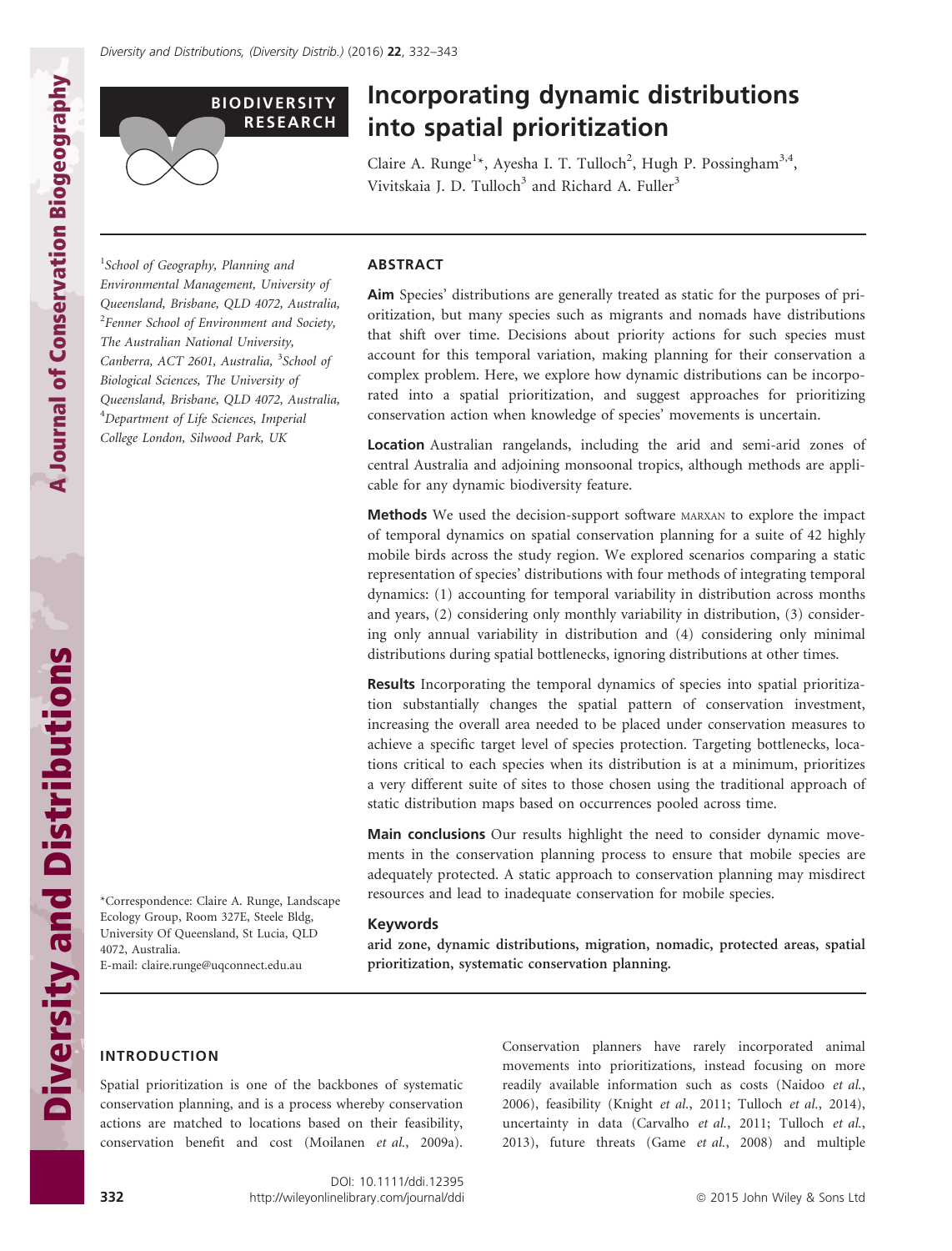options for conservation action (Reyers et al., 2012). However, increasing emphasis on the importance of incorporating spatial and temporal dynamics into the planning process (Grantham et al., 2008; Lourival et al., 2011) has led to attention being focused on this issue (Game et al., 2013; Runge et al., 2014) and there has been recent progress in understanding how to incorporate species with relatively simple and predictable movement patterns into spatial conservation planning (Martin et al., 2007; Klaassen et al., 2008; Moilanen et al., 2008; Linke et al., 2011; Iwamura et al., 2013, 2014; Kool et al., 2013).

However, many species show less predictable patterns of movement. For example, the irregular movements of nomadic and irruptive species (e.g. Flock Bronzewing Phaps histrionica; Dostine et al., 2014 and Dickcissel Spiza americana; Bateman et al., 2015) make their conservation a particular challenge due to uncertainty in exactly which parts of their geographic range are most important for persistence, and at what times they are occupied (Runge et al., 2015). As a consequence, their distributions are generally treated as static, with little or no reference to their need for protection in particular parts of their life cycle or across resource hotspots (Rodrigues et al., 2004; Gilmore et al., 2007; Beresford et al., 2011; Watson et al., 2011; Venter et al., 2014). Critical sites may be overlooked, leading to irreversible population declines or extinction (Reid & Fleming, 1992; Woinarski et al., 1992). Understanding and incorporating spatial and temporal dynamics can be significant for any attempts to conserve mobile species including migrants and nomads (Runge et al., 2014).

We are aware of only one attempt to consider the dynamics of nomadic species in a spatial prioritization scheme. In an elegant analysis, Fahse et al. (1998) examined alternative configurations of a simulated protected area system for a suite of nomadic larks in the Nama-Karoo, South Africa, using a spatio-temporal model to estimate the survival of flocks given known ecological relationships with seasonal rainfall patterns (Fahse et al., 1998). They found that these nomadic birds were best protected by a series of sites spread across the study region, spatially focused on areas of high resource availability. Their study sought to inform the debate about optimal protected area size rather than a systematic conservation plan, and therefore did not incorporate cost or other feasibility metrics. However, this remains the only example where distributional dynamics have been incorporated into a prioritization for nomadic species.

Without guidelines for best practice approaches for incorporating spatial and temporal dynamics of species with variable distributions into systematic conservation planning, decision-makers run the risk of prioritizing the wrong areas, wasting funding and losing donor confidence. Conservation planning problems are typically formulated as either 'minimum set' (meet conservation targets using minimal resources i.e. area, money) or 'maximum coverage' (maximize conservation benefits given a fixed amount of resources; Possingham et al., 2006; Moilanen et al., 2009b). Regardless of the approach, using a distribution map that pools the occurrences of nomadic species would focus the result on the cheapest places regardless of whether or not those places are occupied more often than others, and risks overlooking key sites used by nomads if they are relatively expensive or used only during times of resource scarcity. A dynamic approach allows planners to incorporate places that are important at only certain points in time (e.g. when ephemeral resources are available in that area), with less risk of protecting areas of consistently low value for nomads.

There are several possible approaches to prioritizing conservation actions in the light of spatio-temporal dynamics in nomadic species distributions. However, the nature of movements of nomadic birds is poorly known (Chan, 2001; Dean, 2004; Burbidge & Fuller, 2007) and can differ across regions (Wyndham, 1982; Ziembicki & Woinarski, 2007). As a consequence, it remains difficult to determine the most effective conservation strategy for highly dynamic species. One approach may be to prioritize refugia or bottlenecks, places to which species contract during times of limited habitat suitability across the wider landscape. If such refugia exist, they may be crucial to long-term persistence (Reid & Fleming, 1992; Morton et al., 1995; Bateman et al., 2015). Currently, very little is known about the consistency of refugial sites over long time frames (Manning et al., 2007) and their role in population persistence is not fully understood (Bennetts & Kitchens, 2000; Tischler et al., 2013). Conservation of refugia may only guarantee a species survival during a small part of its lifetime. In some species, it may be more important to protect a good sample of suitable habitat across space and time (Dickman et al., 1995; Stojanovic et al., 2015). It is unclear how those differing approaches will affect population persistence, given the lack of ecological knowledge on many nomadic species. A bet-hedging approach may be to undertake conservation actions in refugia (where known) in combination with broader landscape management.

Here, we present an approach for incorporating spatiotemporal dynamics into a spatial prioritization for mobile species, using a case study of data-poor nomadic birds in the rangelands of Australia. Our objective was to compare the minimum set of areas identified for protected area designation (though the results are also applicable to any ecologically favourable management involving loss of agricultural profitability) under five scenarios of species representation that varied according to plausible beliefs about where and when the most important places for maintaining nomadic populations occur. This approach could inform conservation planning for any suite of species with dynamic distributions across time, from short-term migratory movements to longterm distributional changes driven by climate change. We then examine the impact of different temporal choices of distributional information on the configuration and cost of spatial priorities and suggest how that information might be used to guide both conservation and ecological research.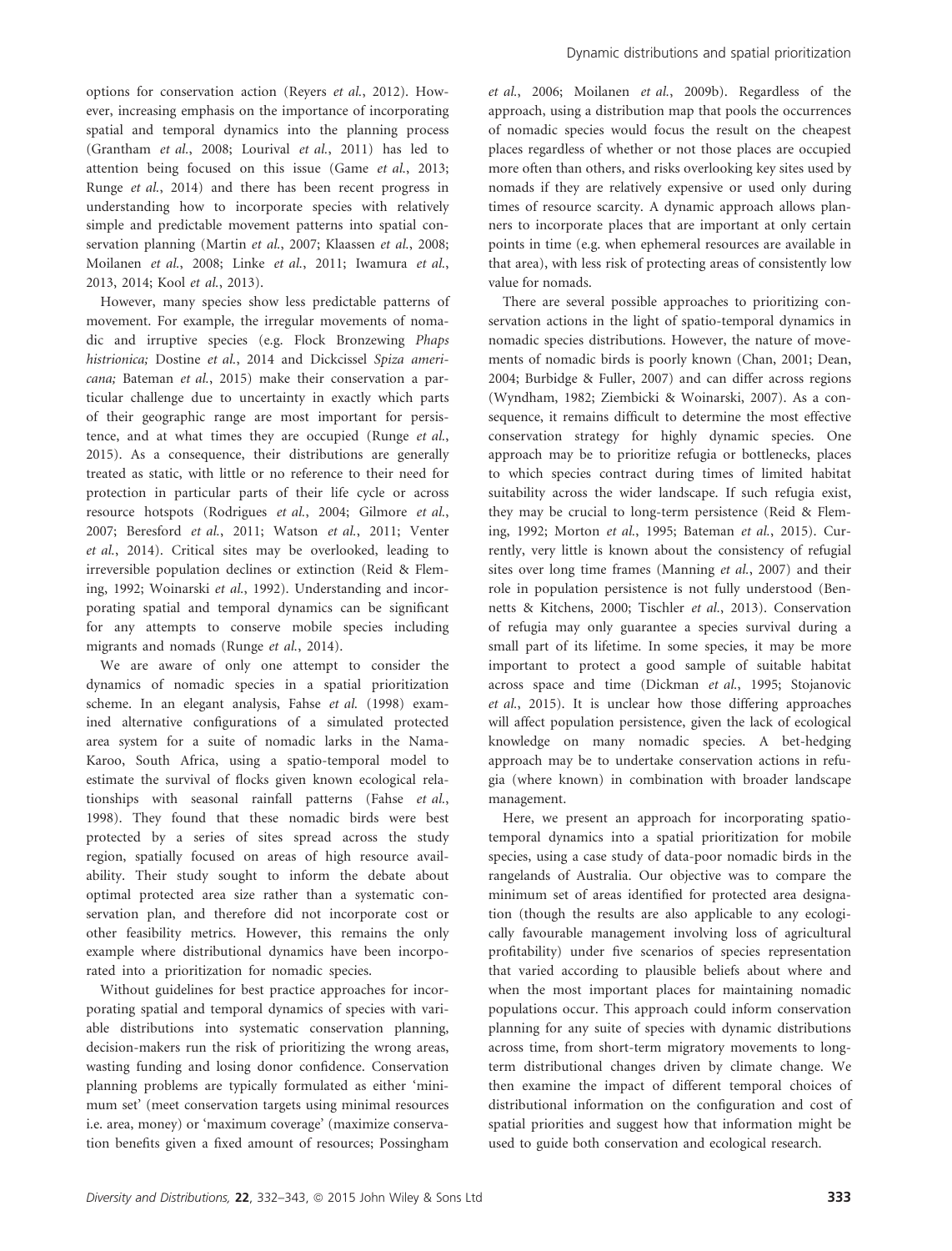# METHODS

## The study region

We explore a conservation network for a suite of nomadic birds found within the rangelands of Australia, including the arid and semi-arid zones of central Australia, and adjoining monsoonal tropics. The rangelands of Australia occupy an area of over 6.2 million  $km^2$  and large areas of the region are grazed, predominantly for cattle and sheep production, with smaller regions of cropping and irrigated agriculture (State of the Environment 2011 Committee, 2011). The study region was divided into grid cells of  $10 \times 10$  km for analysis, resulting in 66,179 planning units.

Spatially explicit cost data are a key component of conservation planning, often driving the location of priority areas (Carwardine et al., 2008). We estimated conservation feasibility using data on agricultural profit at full equity for the period 2005–2006 (Marinoni et al., 2012). These data were calculated in a period of widespread drought, and to avoid underestimating landholder values, negative profitability values were set to zero. We adjusted for inflation to December 2013 (Australian Bureau of Statistics, 2013) and multiplied the average profitability per hectare in each planning unit by the area of that planning unit. We determined the net present value of foregone annual profitability as per Carwardine et al. (2008) in Australian dollars. A transaction cost (the cost associated with negotiating and managing land use) of \$10,000 was applied to each planning unit where agricultural activity occurred within that planning unit. Valuation has yet to be mapped for parts of the region, including indigenous lands and regions where no or very low intensity agricultural activity currently occurs. Conservation actions in such places will still incur costs, and there is still very little guidance about how to aggregate costs when land valuation is not linked to monetary value or is borne by different stakeholders (Ban & Klein, 2009). We assigned unvalued locations a transaction cost of \$5000 per planning unit, so they would not be automatically protected. The simplified transaction cost data used in this study only approximate actual reserve establishment and management costs, which will likely be heterogeneous over time and space, and dependent on a range of factors including the type of conservation project undertaken, the size and context of the planning unit, and the level of trust and confidence between parties (Garrick et al., 2013; Pannell et al., 2013). While we focus on protected area designation, the conservation feasibility metric used here, agricultural profitability, provides a surrogate estimate for a diversity of actions, from adopting lower stocking rates to setting aside wetlands and remnant woodlands facilitated by agreements with landholders or by designation of formal protected areas. The prioritization method used is sensitive to the relative values of planning units, rather than their absolute values.

#### Conservation features and targets

We derived distribution maps for a phylogenetically diverse but non-comprehensive subset of bird species thought to be nomadic and predominantly occurring in the rangelands of Australia (42 species; Appendix S1) from the study by Runge et al. (2015). Nomadic species range over large areas, and may show different movement patterns under different environmental conditions (Dean, 2004), limiting the ability of field experts to reliably classify species as nomadic. While recognizing that classification of movement patterns in the study region is subject to ongoing discussion, we include species where nomadism is indicated in part or all of their range according to the Handbook of Australian, New Zealand and Antarctic Birds (HANZAB; Marchant & Higgins, 1993; Higgins & Davies, 1996; Higgins, 1999; Higgins et al., 2001; Higgins & Peter, 2002; Higgins et al., 2006a,b) and a key reference where classification was based on other than HAN-ZAB (Ziembicki & Woinarski, 2007). Though many water birds in the region are also highly nomadic (Kingsford et al., 2010), they were excluded from the analysis as they present different conservation challenges to nomadic land birds. We use IOC nomenclature for all species. The aim of this study is to outline and test a new approach for spatial prioritization of dynamic species. We use a subset of the species found within the region to illustrate this approach, and our findings should not be taken as a prescriptive conservation plan for the region.

We represented species' distributions by building monthly time-sliced habitat suitability maps for the period June 2000 to March 2011, constructed by matching occurrence data with environmental conditions at the time of each observation (130 maps per species; for full details see Appendix S1 and Runge et al., 2015). The study period covers two high rainfall events and an extended period of drought. We created a single model of each species occurrence in relation to environmental conditions, based on all occurrences in the study region for that species across time, and then projected this global model across the monthly environmental conditions in the study region. Some of the species modelled may occur outside the boundaries of the study region. Changes in detectability could occur over time, potentially affecting the comparability among time slices in model output. While comparable estimates of detectability over time do not yet exist for the study region, we sought to minimize these effects by only using standardized searches of 2 hectare plots over 20 minutes, in which detectability has been shown to be high (Possingham 2004).

We accounted for coastal and spring bias in bird survey effort by drawing 10,000 background data points from a random sample of Atlas surveys (Phillips et al., 2009). We reclassified the MAXENT logistic probability into predictions of absence and probability of presence (hereafter referred to as habitat suitability) using equal sensitivity and specificity threshold values (Liu et al., 2005). These maps provide quantitative estimates of monthly habitat suitability for each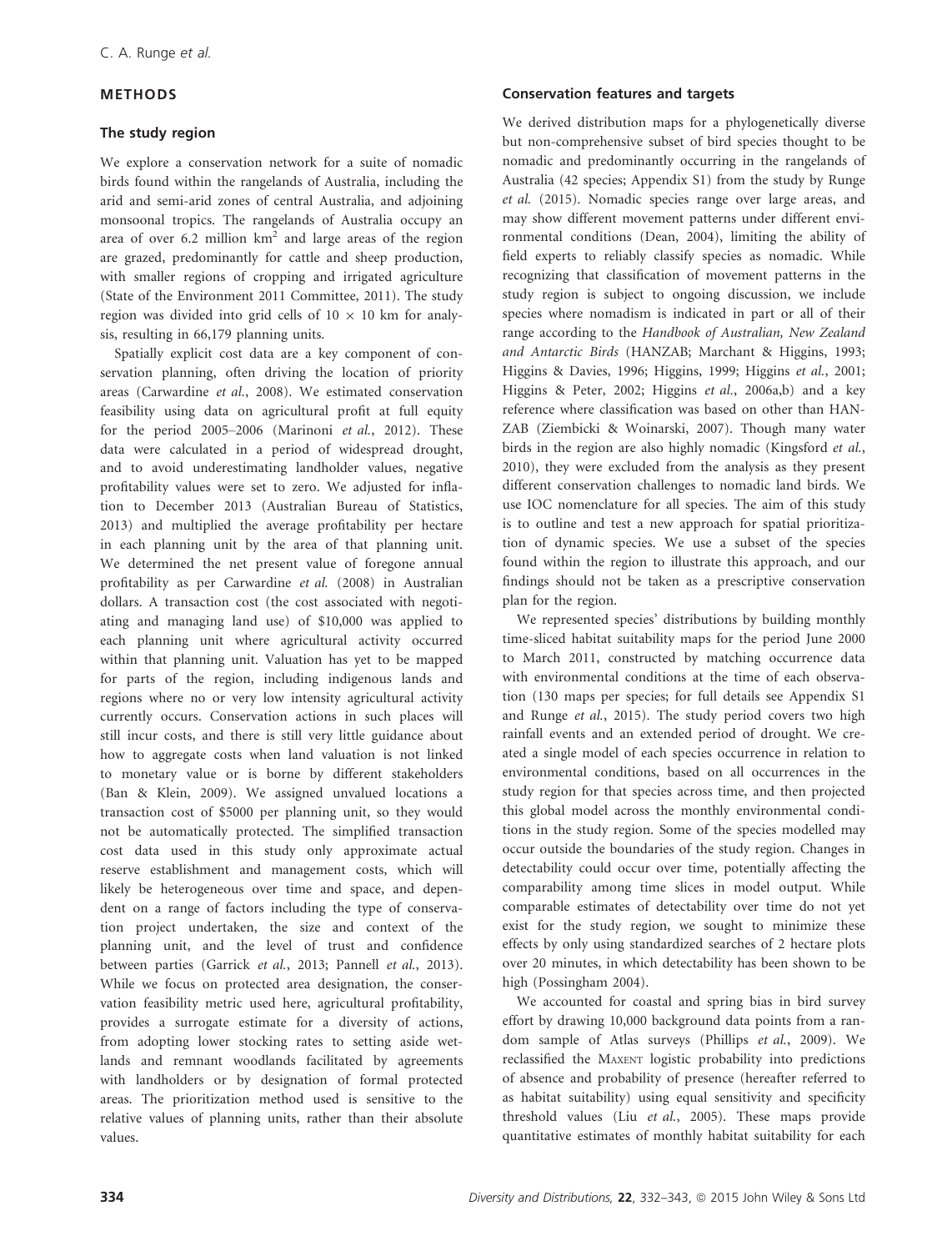species, at 0.05° resolution, clipped to exclude regions where the species is unlikely to occur. The maps were resampled to  $10 \times 10$  km resolution by calculating the product of the area of the planning unit in  $km^2$  and the area-weighted mean habitat suitability of the distribution map cells (0.05°) that overlapped the planning unit (10  $\times$  10 km), to give the conservation value of each species–month combination in each planning unit. These maps were aggregated into conservation features, with each conservation feature being a map of the species distribution averaged across the time period described in each of the scenarios below.

We examined how spatial prioritization varied under five scenarios. Each scenario represented a different planning goal for an objective of finding the minimum set of reserves:

1. Static scenario representing a goal of maintaining complementary and representative coverage of the distribution averaged across time for all species. This scenario was based on species distributions pooled across all 130 time slices, yielding one conservation feature per species (42 conservation features in total).

2. Time-sliced scenario representing a goal of reflecting the temporal variation in use of planning units. This was based on species-estimated distributions in January, April, July and October of each year in the study period with the distribution for each species during each of those month–year combinations being input as a separate conservation feature (43 conservation features per species, 1806 conservation features in total). We excluded the other months from this analysis to ensure that the prioritization problem remained computationally tractable, while still representing seasonal habitat use. 3. Annual scenario representing a goal of accounting for interannual variability in target species distributions. This was based on the average habitat suitability for each of the 12 years in the study period (12 conservation features per species, 504 conservation features in total).

4. Monthly scenario representing a goal of accounting for monthly variability in target species distributions. The monthly scenario was based on estimated species distributions which had been averaged across all occurrences of each month in the study period (12 conservation features per species, 504 conservation features in total).

5. Bottleneck scenario representing a goal of protecting each species' distribution when its geographic range is at its minimum. This was based on the mapped species distributions in the month of the minimum geographic range extent across the time series for each species, and yielded one conservation feature per species, ignoring their distributions at other times (42 conservation features in total). We defined refugia as the absolute minimum distribution across the time period, though refugia could alternately be defined as distributions that drop below a threshold range size, allowing comparison of refugial stability across time.

The mathematical problem formulation for the five scenarios is included in Appendix S2.

To explore priority sites for the expansion of the current Australian protected area network, we additionally ran each of the above scenarios with planning units that are already covered by protected areas locked into the final prioritization. Planning units were defined as protected where at least 50% of their area was covered by a protected area listed in the Collaborative Australian Protected Areas Database as IUCN management category I–IV (CAPAD; Australian Government Department of the Environment and Water Resources, 2012). We also calculated how the temporal distribution of nomadic species is covered by existing protected areas (Appendix S4). Geospatial analyses were conducted in PYTHON 2.6.5 (<https://www.python.org/>) and ARCGIS 10.0 ([http://www.esri.com/\)](http://www.esri.com/).

The area prioritized under each scenario is a function of the geographic size of each conservation feature, and the bottleneck scenario will have the smallest spatial footprint. We acknowledge concerns regarding the setting of arbitrary representation targets (Carwardine et al., 2009), and welcome research into more realistic targets (Addison et al., 2015). In the absence of data to inform target selection and for the purposes of a comparative analysis, we set representation targets at 30% for each conservation feature, that is, aiming to protect 30% of each species' distribution according to the scenarios above.

#### Prioritizing habitats for nomads

We identified potential priority regions for conservation action using the conservation planning software MARXAN version 2.43 (Ball et al., 2009). MARXAN uses a simulated annealing algorithm to select areas that minimize the cost of the final set of planning units while meeting representation targets for conservation features such as species distributions (the objective function). We performed 100 runs for each scenario and set the boundary length modifier (BLM) to zero assuming all species can reach available habitat through stepping stones rather than continuous corridors. We ran the prioritization under five scenarios, and identified the optimal spatial distribution of the protected area designation for each scenario, that is the set of planning units that met the representation target while minimizing cost. We also calculated selection frequency, the number of times a planning unit was selected across the 100 runs. We compared the spatial concordance of the resulting prioritizations by calculating Bray– Curtis dissimilarity in <sup>R</sup> version 3.0.0 ([http://www.r-projec](http://www.r-project.org/)[t.org/](http://www.r-project.org/)).

## RESULTS

The conservation planning scenarios that accounted for the movements of nomadic birds prioritized more area than the static scenario, with priority areas located in different places compared with a simple static approach that ignores species' changing distributions over time (Table 1). The 'time-sliced' scenario required the greatest area for protection, with a higher cost than other scenarios (\$177 million, 2.02 million  $km<sup>2</sup>$ ). It also showed only limited spatial congruence with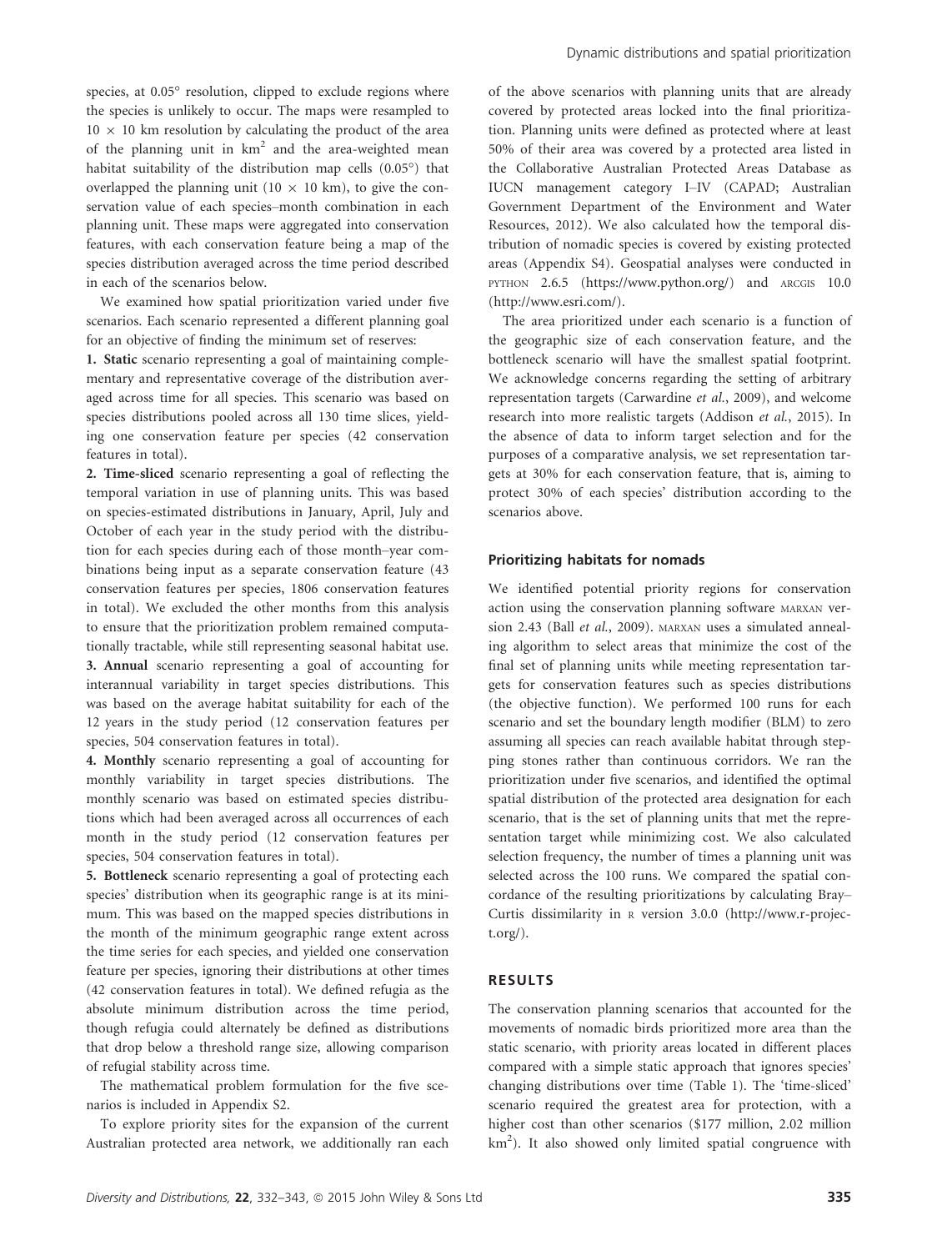Table 1 Cost and area prioritized under each of the five scenarios.

| Scenario      | Number of<br>conservation<br>features | Area selected<br>(million km <sup>2</sup> ) | Total cost<br>$(million \$ |
|---------------|---------------------------------------|---------------------------------------------|----------------------------|
| 1 Static      | 42                                    | 1.89                                        | 130                        |
| 2 Time-sliced | 1806                                  | 2.02                                        | 177                        |
| 3 Annual      | 504                                   | 1.96                                        | 142                        |
| 4 Monthly     | 504                                   | 1.94                                        | 138                        |
| 5 Bottleneck  | 42                                    | 1.59                                        | 104                        |

the static scenario, with a Bray–Curtis dissimilarity of 21.7% (Table 2). As expected, total cost and reserve area were lowest under the bottleneck prioritization, which attempts to represent species distributions only when they are at their minimum (\$104 million, 1.59 million  $km<sup>2</sup>$ ).

Priority locations for protection differed markedly among scenarios. The most similar solutions were the monthly and static (Bray–Curtis dissimilarity 12.6%) and the annual and monthly scenarios (Bray–Curtis dissimilarity 10.5%; Table 2). The spatial pattern of the bottleneck scenario was the most divergent from other scenarios (Bray–Curtis dissimilarities ranging from 30.9% to 34.7%). The time-sliced solution was more divergent from the static and bottleneck solutions (Bray–Curtis dissimilarity 21.7% and 34.7%, respectively) than from the monthly and annual scenarios (Bray–Curtis dissimilarity 18.0% and 16.5%, respectively), suggesting that temporal variation in the distribution of nomads is relatively well represented even by a relatively coarse annual representation of temporal distribution.

When spatial dynamics were incorporated into planning, the conservation planning goal had a large impact on both the cost and spatial pattern of the resulting conservation prioritization (Fig. 1). For example, sites prioritized across eastern Australia showed high selection frequency under every scenario, where high agricultural profitability across the region limits conservation action to the few remaining intact patches. However, the bottleneck scenario, which emphasized very different spatial priorities compared to the other scenarios, placed less emphasis on protection of sites in eastern Australia. During bottleneck times, highest species richness for the species analysed is concentrated in a band

Table 2 Comparison of spatial dissimilarity of the five scenarios, Bray–Curtis dissimilarity.  $0 =$  identical, 100% = completely dissimilar.

|                   | Static $(\% )$ | Time-sliced<br>(9/0) | Annual<br>(9/0) | Monthly<br>(9/0) |
|-------------------|----------------|----------------------|-----------------|------------------|
| Time-sliced       | 21.7           |                      |                 |                  |
| Annual            | 15.0           | 16.5                 |                 |                  |
| Monthly           | 10.2           | 18.0                 | 12.6            |                  |
| <b>Bottleneck</b> | 30.9           | 34.7                 | 31.7            | 31.3             |

across central northern Australia, with low richness across the eastern third of the continent (Fig. 2a). In contrast, overall species richness for the subset of species analysed (as represented by aggregated distributions across time) is spread widely across the central inland (Fig. 2b), though it is more consistently focused on sites in central and north-western deserts across time (Fig. 2c).

Because this study used a subset of the nomadic birds in study region, we evaluated the extent to which the number of species considered increases the overall area under conservation (Appendix S3). This analysis indicated that the overall area under conservation increases linearly with the addition of species, consistent with previous studies (Chittaro et al., 2010).

#### **DISCUSSION**

Protecting mobile species requires that their movement dynamics be incorporated into systematic conservation tools (Runge et al., 2014). Despite increasing awareness of the need for movement dynamics to be included in systematic planning and attempts to incorporate the dynamics of predictable migrations (Martin et al., 2007; Iwamura et al., 2014; Nicol et al., 2015), it has proven more difficult to deal with nomadic species (Runge et al., 2014).

The currently accepted approach for incorporating the distributions of most species into systematic conservation planning pools their spatial distribution across time, without considering the dynamics within that distribution (Gilmore et al., 2007; Watson et al., 2011; Venter et al., 2014). Our results show that spatial prioritizations under such an approach differ substantially from those that incorporate movement dynamics, and risk leaving dynamic species unprotected at certain times. We discovered that incorporating the temporal dynamics of species distributions into spatial prioritization increases the area of land selected for conservation action and reduces the selection frequency of any one site. Patterns of expansion and contraction in dynamic species vary among years, and as a consequence, a broad range of sites need to be prioritized even though many sites will be at times unoccupied. The resulting spatial prioritization is affected by the time-scale across which distributions are summarized, and the different goals (i.e. planning to maintain habitat across time, or maintain bottleneck refugia, or maximize coverage of overall range) result in spatially divergent prioritization schemes (Fig. 1). Prioritizing bottlenecks, sites critical to the species when its distribution is at a minimum, is the cheapest and most spatially constrained solution, and for many nomadic species, this will be the time when conservation actions are most required (Runge et al., 2015). The potential scale of misspending is large, ranging between 31 and 53% of total budget (\$40.6 m to \$68.9 m), with inefficient protection of 930,000  $km<sup>2</sup>$  of the rangelands by ignoring species dynamics (Table 3), and this is likely to increase if more species are considered.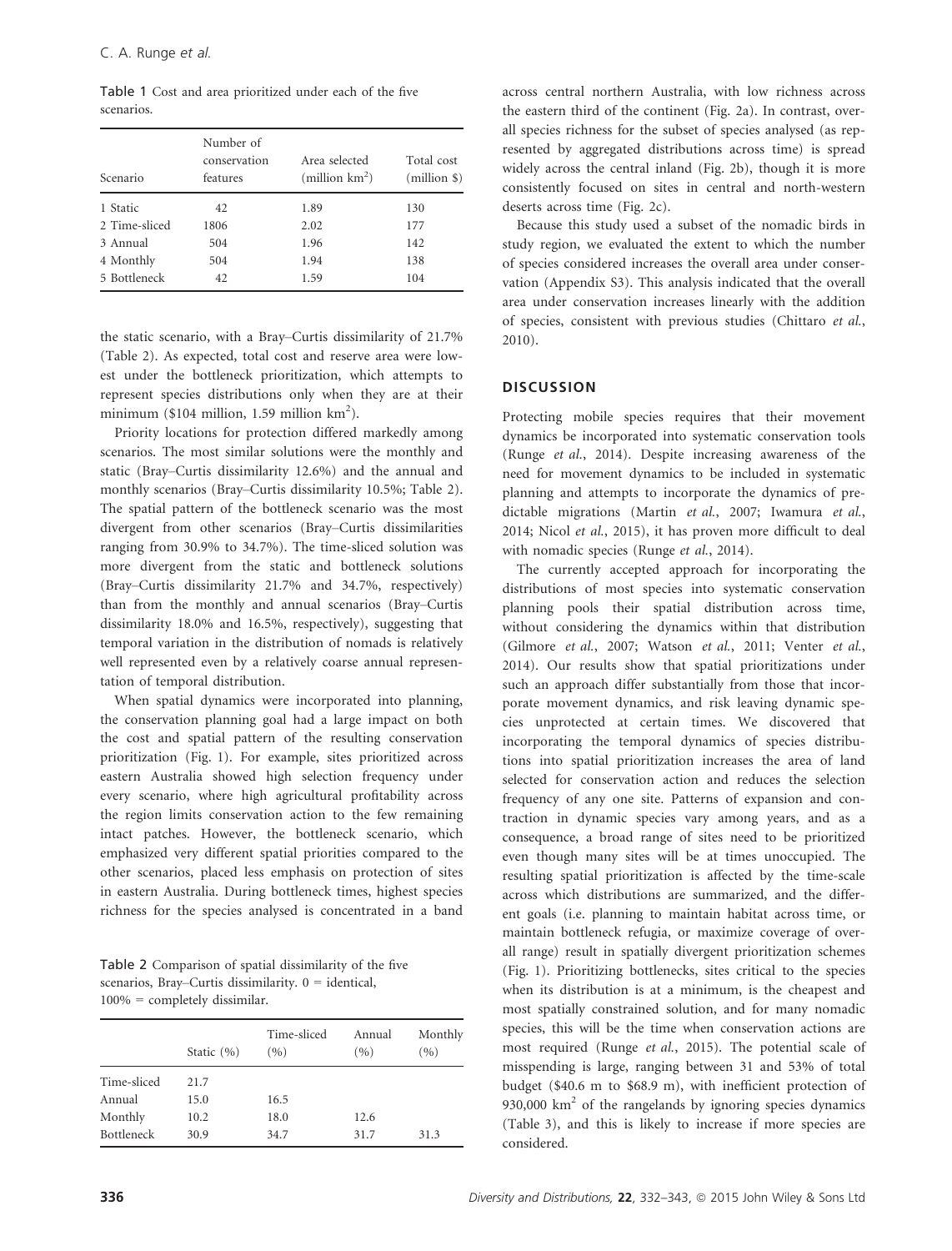

The relatively low agricultural value of much of the region means the cost of purchasing the land suggested for conservation action by our study is not prohibitive. However, the large area and isolation of the sites required for protection under each scenario (one-third of the landscape under the time-sliced scenario to one-quarter under the bottleneck scenario) means that conflict with land users combined with high cumulative management costs will soon limit the feasibility of a conservation approach based solely on protected area designation, consistent with previous studies on dynamic systems (Lourival et al., 2011). A move away from reliance on static protected areas into large-scale integrated land management, where conservation actions and human land use are intertwined, will be crucial for the majority of nomadic species. Conservation actions outside of protected



areas could involve working with landholders to limit overgrazing of shrubs and native grasses, maintain vegetation along waterways or in ephemeral swamplands, or manage feral predators, although the different costs associated with these actions may change the location of some priority areas. Inclusion of the full suite of rangeland species, and more ecologically realistic conservation targets will only increase the amount of land required for conservation, lending further support to our call for landscape-scale conservation management.

While in some systems knowledge on species distributions may be available on a daily basis (Fink et al., 2010), the temporal rate at which a distribution should be mapped will depend in part on the rate of change in the distribution, but also whether temporal resolution changes the management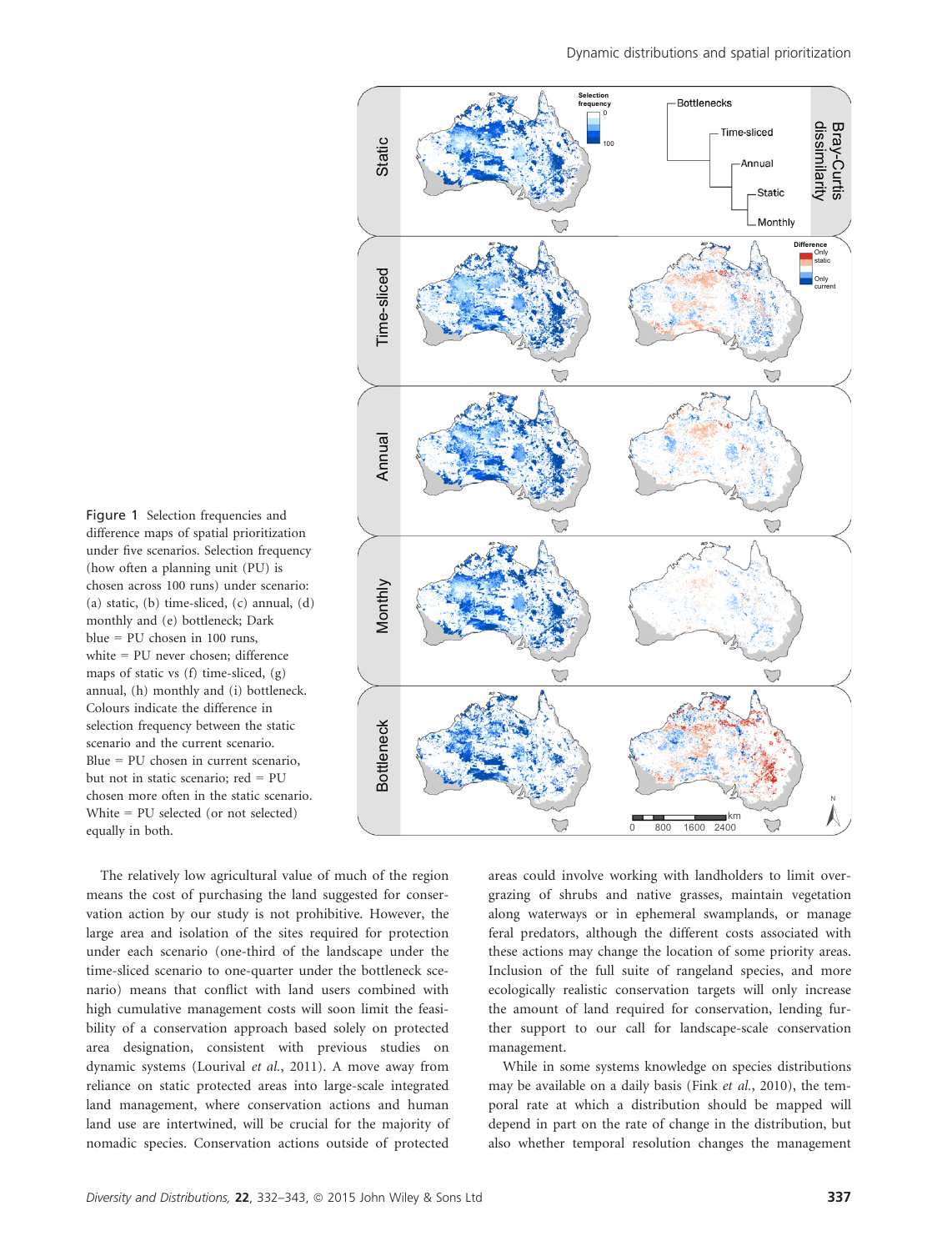

Figure 2 Maps of bird species richness for 42 nomadic species: (a) bottleneck richness, overlaying each species' minimal distribution; (b) total species richness, summing the number of species present at any time from 2000 to 2011; and (c) average species richness for the period 2000 to 2011.

Table 3 Comparison of underprotection and overprotection using static approach rather than a dynamic approach, and the potential cost of misspent funding using a static approach.

| Dynamic scenario | Area selected by dynamic scenario<br>that was not selected in static<br>scenario (million $km^2$ ) | Area selected by static scenario<br>that was not selected by<br>dynamic scenario (million $km^2$ ) | Cost of static area not<br>represented in dynamic<br>scenario (million \$) | Amount misspent as percentage<br>of cost of static scenario (%) |
|------------------|----------------------------------------------------------------------------------------------------|----------------------------------------------------------------------------------------------------|----------------------------------------------------------------------------|-----------------------------------------------------------------|
| 1 Time-sliced    | 0.84                                                                                               | 0.70                                                                                               | 45.3                                                                       | 34.9                                                            |
| 2 Annual         | 0.73                                                                                               | 0.65                                                                                               | 42.9                                                                       | 33.1                                                            |
| 3 Monthly        | 0.67                                                                                               | 0.61                                                                                               | 40.6                                                                       | 31.3                                                            |
| 4 Bottleneck     | 0.63                                                                                               | 0.93                                                                                               | 68.9                                                                       | 53.1                                                            |

actions or decreases management uncertainty. For instance, in Neotropical migrants a single seasonal time slice may be sufficient to capture species' breeding distributions. However, during migration when species can move large distances very quickly (DeLuca et al., 2015), the temporal scale at which distributions should be sampled will depend on how rapidly conservation actions can be implemented. Actions implemented in real time such as stopping wind turbines will require daily knowledge on distributions, whereas aggregating distributions seasonally will be sufficient for actions with slow rates of implementation such as land protection. While our study was not designed to evaluate the value of temporal information for informing choice between management options, this is a key area for future research.

Generating time-sliced habitat suitability models is a timeconsuming exercise, and relies on specialist skills and adequate data with which to build models. Our study benefited from eleven years of citizen science surveys across a generally data-poor region (Mac Nally et al., 2004; Szabo et al., 2007). Lack of long-term survey data would limit applicability of this approach for many non-avian species. Where budget, data or time constraints limit the generation and use of time-sliced habitat suitability models, estimates of spatial distribution can be generated through expert elicitation approaches such as Bayesian belief networks (Smith et al., 2007; Murray et al., 2009). Our results indicate that a prioritization based on the annual distribution of these birds is a good surrogate for one incorporating shorter time-scale dynamics Table 2.

Lack of ecological knowledge might often limit our understanding of whether managing species across time or during bottlenecks is the more suitable approach. This lack of certainty could result in significant misspending of limited conservation funding where conservation of nomadic species was the primary goal. However, a suite of 'no-regrets' sites in eastern Australia are consistently prioritized across all planning goals and resilient to differing hypotheses or approaches to dealing with nomadic behaviour (Fig. 3c; Carvalho et al., 2011). Other sites are robust to uncertainty in the conservation goal in some but not all scenarios, so planners will need to decide which of the scenarios are more likely to represent the resource needs of species. The mechanisms driving the response of nomads to resource availability are most likely species- and threat dependent – some species might best be represented by a bottleneck planning approach, but other species with high interannual variability in distribution might be best represented by an interannual approach.

Ecological uncertainty is just one of the many uncertainties that make conservation decisions difficult, particularly when it comes to managing data-poor species. The prioritization approach illustrated here is based entirely on distributional information, and neglects the interactions of resource and site use across time, which may often have unexpected population consequences (Hostetler et al., 2015). The modelled distributions are themselves subject to uncertainty, and the model variables may only approximate the complex drivers of resources such as flowering events (Runge et al.,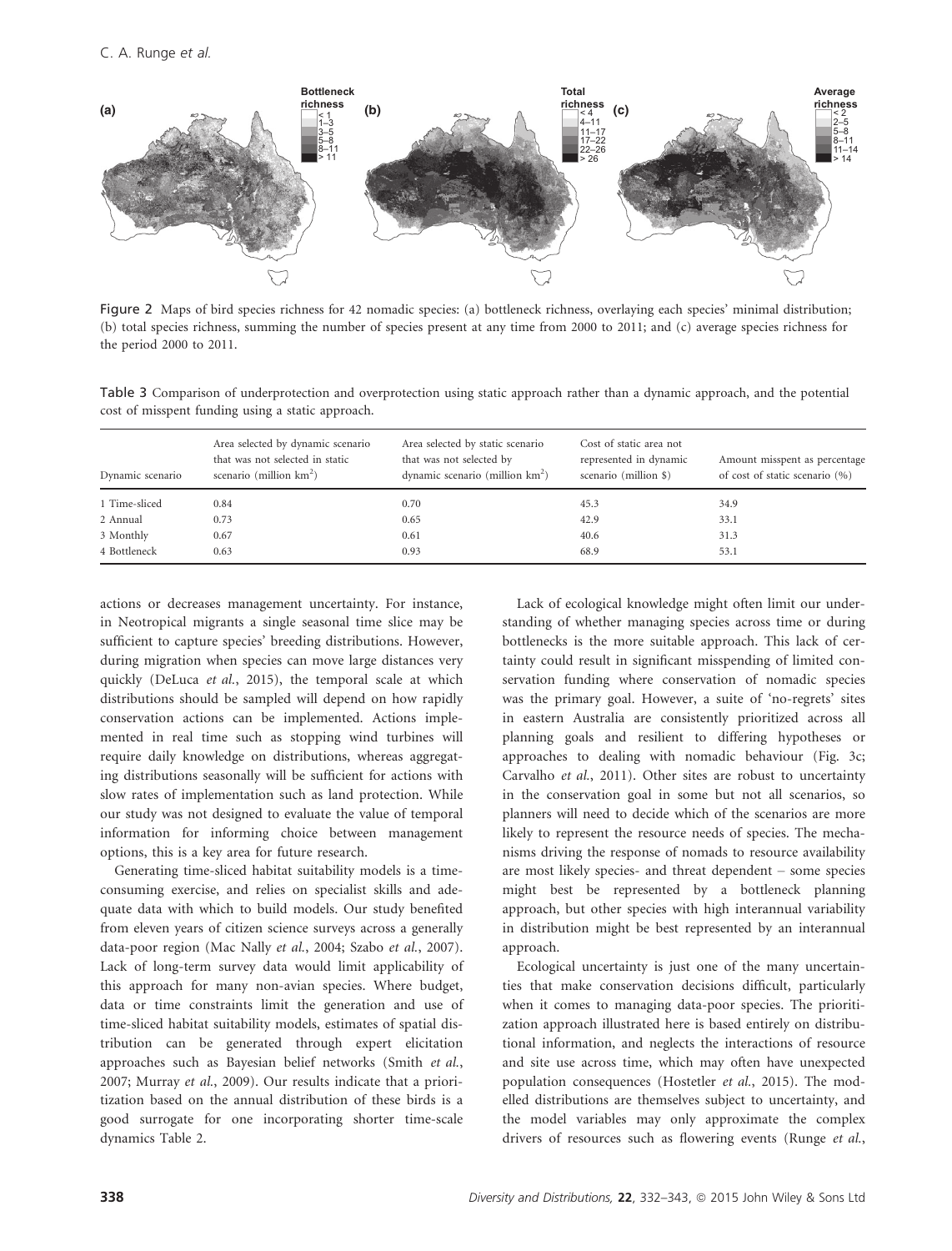

Figure 3 Priority areas for protected area expansion: (a) sites prioritized under time-sliced scenario, (b) sites prioritized under bottleneck scenario and (c) robust sites irreplaceable under all five scenarios.

2015). Strategies for buffering against uncertainty include setting high conservation targets (Steele, 2006), or increasing the size of protected areas (Tulloch et al., 2013), and it is likely that explicitly accounting for uncertainty would further increase the area under conservation management in this study.

While we here consider only a static conservation network, dynamic conservation actions that track the movements and population dynamics of species across time could limit the area under conservation action at any one time and may be appropriate where threats are also dynamic (Bengtsson et al., 2003; Costello & Polasky, 2004; Grantham et al., 2008; Howell et al., 2008; O'Keefe & DeCelles, 2013). Several options for dynamic or adaptive prioritization of conservation action across networks have been proposed (Chadès et al., 2011; Golovin et al., 2011; Grantham et al., 2011; Levin et al., 2013; Nicol et al., 2015), and advances in computational methods in other fields may provide further options (Jafari & Hearne, 2013; Minas et al., 2014; Mortazavi-Naeini et al., 2014). The success of such an approach will rely on a management framework that allows for timely identification of sites and rapid implementation of conservation action at those sites (Martin et al., 2012).

The simple approach outlined here can be applied to other mobile species including regular migrants or wide ranging species such as large carnivores, and is most useful when species have irregular movement patterns that are not readily predicted and limit use of more sophisticated approaches (e.g. Nicol et al., 2015), such as seabirds or facultative migrants (Stojanovic et al., 2015). This approach can be also adapted to include connectivity. There has been much recent research on incorporating connectivity into conservation planning, and current approaches rely on setting either species-specific dispersal distances (Moilanen et al., 2005), or assigning values to the connections between planning units (Beger et al., 2010; Pouzols & Moilanen, 2014). In this study, we explored changes in priority areas based on temporal changes in habitat suitability for nomadic species, without imposing additional assumptions about connectivity requirements based on very little empirical data. Some species might depend heavily on adequate connectivity across time and space, especially those with limited or constrained dispersal capabilities (e.g. ground-dwelling mammals that require corridors for movement, or species in marine environments constrained by currents and other environmental factors). For such species, the approach outlined here could be adapted to incorporate connectivity by estimating the strength of connectivity among planning units (e.g. Kool et al., 2013). This would also allow connectivity between non-contiguous planning units to influence the prioritization, for example species that can travel long distances, using sites as 'stepping stones' rather than requiring continuous connectivity.

In this study, we considered only a single conservation goal at a time, that is protect bottleneck habitat or protect a proportion of species' entire distribution across time. In many migratory species, separate threats act on different parts of the annual cycle, and their efficient conservation will require prioritization of conservation actions across multiple goals (for instance, protecting breeding populations from invasive predators while maintaining sufficient habitat along the migration route). Conservation scientists are only just beginning to explore how to achieve multiple goals for managing species (e.g. through multiple-use zoning using MARXAN with zones; Klein et al., 2009), but prioritizing multiple goals across space and time will require significant advances in optimization techniques due to the size of the decision space (Cattarino et al., 2015; Chadés et al., 2015).

# CONCLUSIONS

The success of conservation planning for dynamic species will depend on identifying actions that maintain viable populations across both space and time and discovering ways to integrate those actions into human land use. By incorporating time-sliced distributions of each single species as multiple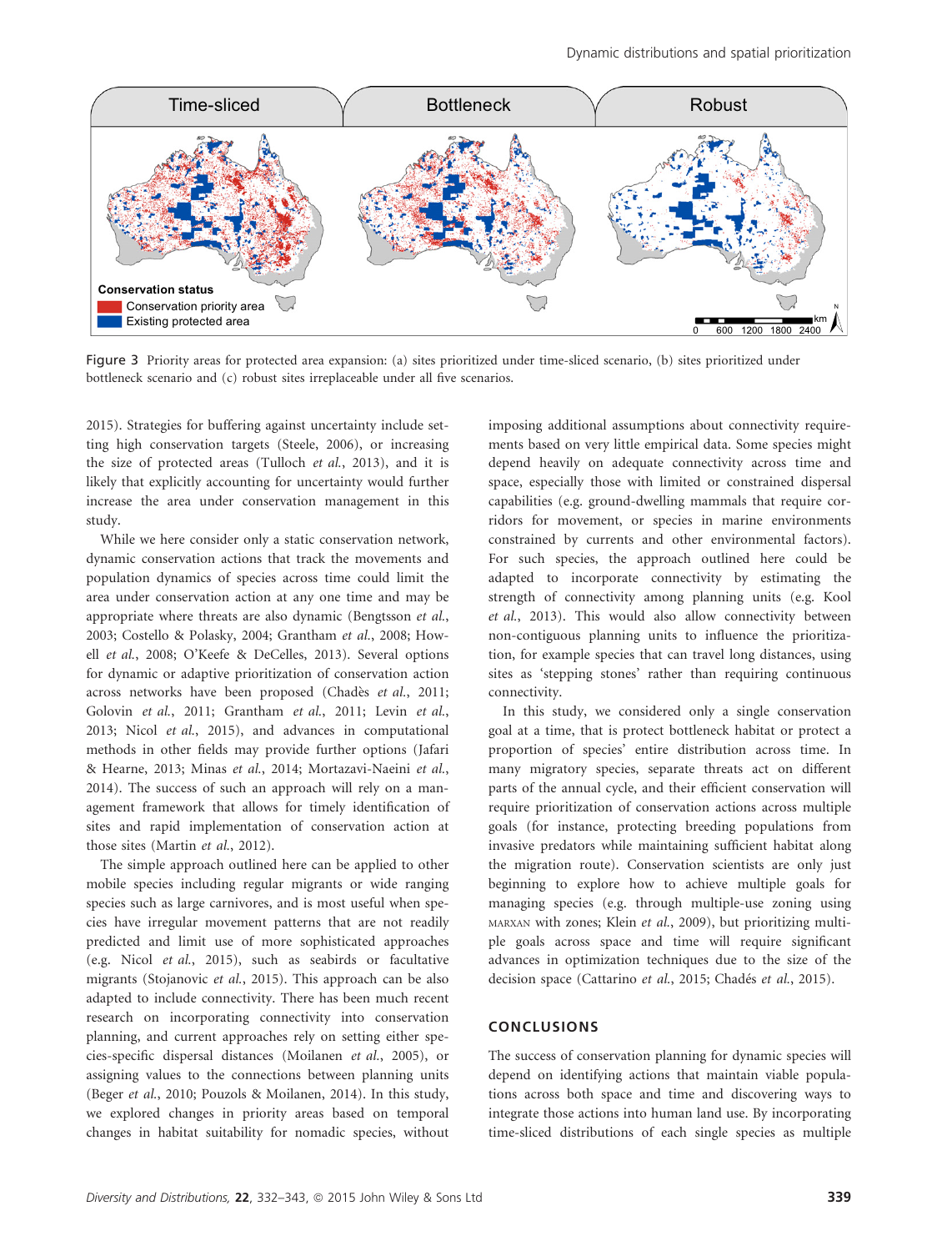conservation features in the spatial prioritization problem, we present a simple approach for accounting for temporal and spatial dynamics in spatial prioritization schemes for highly mobile species. We have shown that dynamic distributions strongly influence the optimal spatial configuration of conservation actions. Our results highlight that movements of species are often far from simple, and conservation of dynamic species depends on accounting for these complex patterns.

# ACKNOWLEDGEMENTS

The work was supported by Birdlife Australia Stuart Leslie Award. CAR was supported by an Australian Postgraduate Award and an Australian Research Council Centre of Excellence for Environmental Decisions scholarship. AITT was supported by the National Environmental Research Program's Environmental Decisions Hub (UQ).

# REFERENCES

- Addison, P.F.E., de Bie, K. & Rumpff, L. (2015) Setting conservation management thresholds using a novel participatory modeling approach. Conservation Biology, 29, 1411– 1422.
- Australian Bureau of Statistics (ABS) (2013) Consumer Price Index, Cat. no. 6401.0.
- Australian Government Department of the Environment and Water Resources (2012) Collaborative Australian Protected Areas Database (CAPAD).
- Ball, I.R., Possingham, H.P. & Watts, M. (2009) Marxan and relatives: software for spatial conservation prioritisation. Spatial Conservation Prioritization: Quantitative Methods and Computational Tools (ed. by A. Moilanen, K.A. Wilson and H.P. Possingham), pp. 185–195. Oxford University Press, Oxford.
- Ban, N.C. & Klein, C.J. (2009) Spatial socioeconomic data as a cost in systematic marine conservation planning. Conservation Letters, 2, 206–215.
- Bateman, B., Pidgeon, A., Radeloff, V., Allstadt, A., Resit Akcakaya, H., Thogmartin, W., Vavrus, S. & Heglund, P. (2015) The importance of range edges for an irruptive species during extreme weather events. Landscape Ecology, 30, 1095–1110.
- Beger, M., Linke, S., Watts, M., Game, E., Treml, E., Ball, I. & Possingham, H.P. (2010) Incorporating asymmetric connectivity into spatial decision making for conservation. Conservation Letters, 3, 359–368.
- Bengtsson, J., Angelstam, P., Elmqvist, T., Emanuelsson, U., Folke, C., Ihse, M., Moberg, F. & Nyström, M.  $(2003)$ Reserves, resilience and dynamic landscapes. Ambio, 32, 389–396.
- Bennetts, R.E. & Kitchens, W.M. (2000) Factors influencing movement probabilities of a nomadic food specialist: proximate foraging benefits or ultimate gains from exploration? Oikos, 91, 459–467.
- Beresford, A.E., Buchanan, G.M., Donald, P.F., Butchart, S.H.M., Fishpool, L.D.C. & Rondinini, C. (2011) Poor overlap between the distribution of protected areas and globally threatened birds in Africa. Animal Conservation, 14, 99–107.
- Burbidge, A.A. & Fuller, P.J. (2007) Gibson Desert birds: responses to drought and plenty. Emu, 107, 126–134.
- Carvalho, S.B., Brito, J.C., Crespo, E.G., Watts, M.E. & Possingham, H.P. (2011) Conservation planning under climate change: toward accounting for uncertainty in predicted species distributions to increase confidence in conservation investments in space and time. Biological Conservation, 144, 2020–2030.
- Carwardine, J., Wilson, K.A., Watts, M., Etter, A., Klein, C.J. & Possingham, H.P. (2008) Avoiding costly conservation mistakes: the importance of defining actions and costs in spatial priority setting. PLoS ONE, 3, e2586.
- Carwardine, J., Klein, C.J., Wilson, K.A., Pressey, R.L. & Possingham, H.P. (2009) Hitting the target and missing the point: target-based conservation planning in context. Conservation Letters, 2, 4–11.
- Cattarino, L., Hermoso, V., Carwardine, J., Kennard, M.J. & Linke, S. (2015) Multi-action planning for threat management: a novel approach for the spatial prioritization of conservation actions. PLoS ONE, 10, e0128027.
- Chades, I., Nicol, S., van Leeuwen, S., Walters, B., Firn, J., Reeson, A., Martin, T.G. & Carwardine, J. (2015) Benefits of integrating complementarity into priority threat management. Conservation Biology, 29, 525–536.
- Chades, I., Martin, T.G., Nicol, S., Burgman, M., Possingham, H.P. & Buckley, Y.M. (2011) General rules for managing and surveying networks of pests, diseases, and endangered species. Proceedings of the National Academy of Sciences USA, 108, 8323–8328.
- Chan, K. (2001) Partial migration in Australian landbirds: a review. Emu, 101, 281–292.
- Chittaro, P.M., Kaplan, I.C., Keller, A. & Levin, P.S. (2010) Trade-offs between species conservation and the size of marine protected areas. Conservation Biology, 24, 197–206.
- Costello, C. & Polasky, S. (2004) Dynamic reserve site selection. Resource and Energy Economics, 26, 157-174.
- Dean, W.R.J. (2004) Nomadic Desert Birds. Springer-Verlag, Berlin Heidelberg.
- DeLuca, W.V., Woodworth, B.K., Rimmer, C.C., Marra, P.P., Taylor, P.D., McFarland, K.P., Mackenzie, S.A. & Norris, D.R. (2015) Transoceanic migration by a 12 g songbird. Biology Letters, 11, 20141045. doi[:10.1098/rsbl.2014.1045](http://dx.doi.org/10.1098/rsbl.2014.1045).
- Dickman, C., Predavec, M. & Downey, F. (1995) Long-range movements of small mammals in arid Australia: implications for land management. Journal of Arid Environments, 31, 441–452.
- Dostine, P.L., Woinarski, J.C.Z., Mackey, B. & Nix, H. (2014) Patterns of grassland productivity, composition and seed abundance, and the diet of the flock bronzewing pigeon Phaps histrionica at one site in northern Australia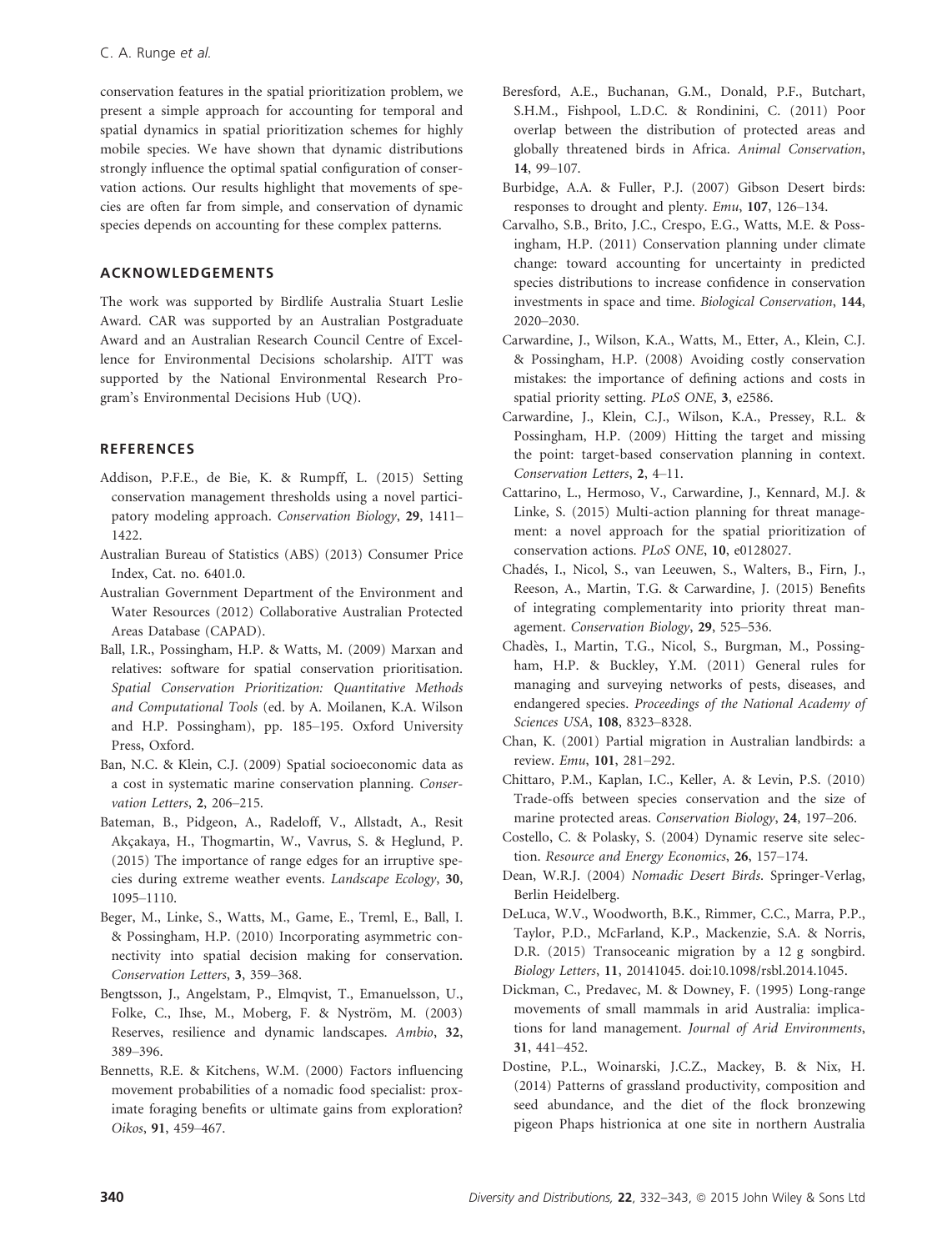over a period of marked seasonal change. Wildlife Research, 41, 343–355.

- Fahse, L., Dean, W.R.J. & Wissel, C. (1998) Modelling the size and distribution of protected areas for nomadic birds: alaudidae in the Nama-Karoo, South Africa. Biological Conservation, 85, 105–112.
- Fink, D., Hochachka, W.M., Zuckerberg, B., Winkler, D.W., Shaby, B., Munson, M.A., Hooker, G., Riedewald, M., Sheldon, D. & Kelling, S. (2010) Spatiotemporal exploratory models for broad-scale survey data. Ecological Applications, 20, 2131–2147.
- Game, E.T., Watts, M., Wooldridge, S. & Possingham, H.P. (2008) Planning for persistence in marine reserves: a question of catastrophic importance. Ecological Applications, 18, 670–680.
- Game, E.T., Kareiva, P. & Possingham, H.P. (2013) Six common mistakes in conservation priority setting. Conservation Biology, 27, 480–485.
- Garrick, D., Whitten, S.M. & Coggan, A. (2013) Understanding the evolution and performance of water markets and allocation policy: a transaction costs analysis framework. Ecological Economics, 88, 195–205.
- Gilmore, S., Mackey, B. & Berry, S. (2007) The extent of dispersive movement behaviour in australian vertebrate animals, possible causes, and some implications for conservation. Pacific Conservation Biology, 13, 93–105.
- Golovin, D., Krause, A., Gardner, B., Converse, S.J. & Morey, S. (2011) Dynamic resource allocation in conservation planning. AAAI, 11, 1331–1336.
- Grantham, H.S., Petersen, S.L. & Possingham, H.P. (2008) Reducing bycatch in the South African pelagic longline fishery: the utility of different approaches to fisheries closures. Endangered Species Research, 5, 291–299.
- Grantham, H.S., Game, E.T., Lombard, A.T., Hobday, A.J., Richardson, A.J., Beckley, L.E., Pressey, R.L., Huggett, J.A., Coetzee, J.C., van der Lingen, C.D., Petersen, S.L., Merkle, D. & Possingham, H.P. (2011) Accommodating dynamic oceanographic processes and pelagic biodiversity in marine conservation planning. PLoS ONE, 6, e16552.
- Higgins, P.J. (ed.) (1999) Handbook of Australian, New Zealand and Antarctic Birds. Vol. 4: Parrots to Dollarbird. Oxford University Press, Melbourne.
- Higgins, P.J. & Davies, S.J.J.F. (eds) (1996) Handbook of Australian, New Zealand and Antarctic Birds. Vol. 3: Snipe to Pigeons. Oxford University Press, Melbourne.
- Higgins, P.J. & Peter, J.M. (eds) (2002) Handbook of Australian, New Zealand and Antarctic Birds. Vol. 6: Pardalotes to Spangled Drongo. Oxford University Press, Melbourne.
- Higgins, P.J., Peter, J.M. & Steele, W.K. (eds) (2001) Handbook of Australian, New Zealand and Antarctic Birds. Vol. 5: Tyrant-Flycatchers to Chats. Oxford University Press, Melbourne.
- Higgins, P.J., Peter, J.M. & Cowling, S.J. (eds) (2006a) Handbook of Australian, New Zealand and Antarctic Birds. Vol. 7: Boatbill to Starlings. Part A, Boatbill to Larks. Oxford University Press, Melbourne.
- Higgins, P.J., Peter, J.M. & Cowling, S.J. (eds) (2006b) Handbook of Australian, New Zealand and Antarctic Birds. Vol. 7: Boatbill to Starlings. Part B, Dunnock to Starlings. Oxford University Press, Melbourne.
- Hostetler, J.A., Sillett, T.S. & Marra, P.P. (2015) Full-annualcycle population models for migratory birds. Auk, 132, 433–449.
- Howell, E.A., Kobayashi, D.R., Parker, D.M., Balazs, G.H. & Polovina, J.J. (2008) TurtleWatch: a tool to aid in the bycatch reduction of loggerhead turtles Caretta caretta in the Hawaii-based pelagic longline fishery. Endangered Species Research, 5, 267–278.
- Iwamura, T., Possingham, H.P., Chades, I., Minton, C., Murray, N.J., Rogers, D.I., Treml, E.A. & Fuller, R.A. (2013) Migratory connectivity magnifies the consequences of habitat loss from sea-level rise for shorebird populations. Proceedings of the Royal Society B, 280, 20130325.
- Iwamura, T., Fuller, R.A. & Possingham, H.P. (2014) Optimal management of a multispecies shorebird flyway under sea-level rise. Conservation Biology, 28, 1710–1720.
- Jafari, N. & Hearne, J. (2013) A new method to solve the fully connected reserve network design problem. European Journal of Operational Research, 231, 202–209.
- Kingsford, R.T., Roshier, D.A. & Porter, J.L. (2010) Australian waterbirds – time and space travellers in dynamic desert landscapes. Marine and Freshwater Research, 61, 875–884.
- Klaassen, M., Bauer, S., Madsen, J. & Possingham, H. (2008) Optimal management of a goose flyway: migrant management at minimum cost. Journal of Applied Ecology, 45, 1446–1452.
- Klein, C.J., Steinback, C., Watts, M., Scholz, A.J. & Possingham, H.P. (2009) Spatial marine zoning for fisheries and conservation. Frontiers in Ecology and the Environment, 8, 349–353.
- Knight, A.T., Grantham, H.S., Smith, R.J., McGregor, G.K., Possingham, H.P. & Cowling, R.M. (2011) Land managers' willingness-to-sell defines conservation opportunity for protected area expansion. Biological Conservation, 144, 2623–2630.
- Kool, J.T., Moilanen, A. & Treml, E.A. (2013) Population connectivity: recent advances and new perspectives. Landscape Ecology, 28, 165–185.
- Levin, N., Watson, J.E.M., Joseph, L.N., Grantham, H.S., Hadar, L., Apel, N., Perevolotsky, A., DeMalach, N., Possingham, H.P. & Kark, S. (2013) A framework for systematic conservation planning and management of Mediterranean landscapes. Biological Conservation, 158, 371–383.
- Linke, S., Turak, E. & Nel, J. (2011) Freshwater conservation planning: the case for systematic approaches. Freshwater Biology, 56, 6–20.
- Liu, C., Berry, P.M., Dawson, T.P. & Pearson, R.G. (2005) Selecting thresholds of occurrence in the prediction of species distributions. Ecography, 28, 385–393.
- Lourival, R., Drechsler, M., Watts, M.E., Game, E.T. & Possingham, H.P. (2011) Planning for reserve adequacy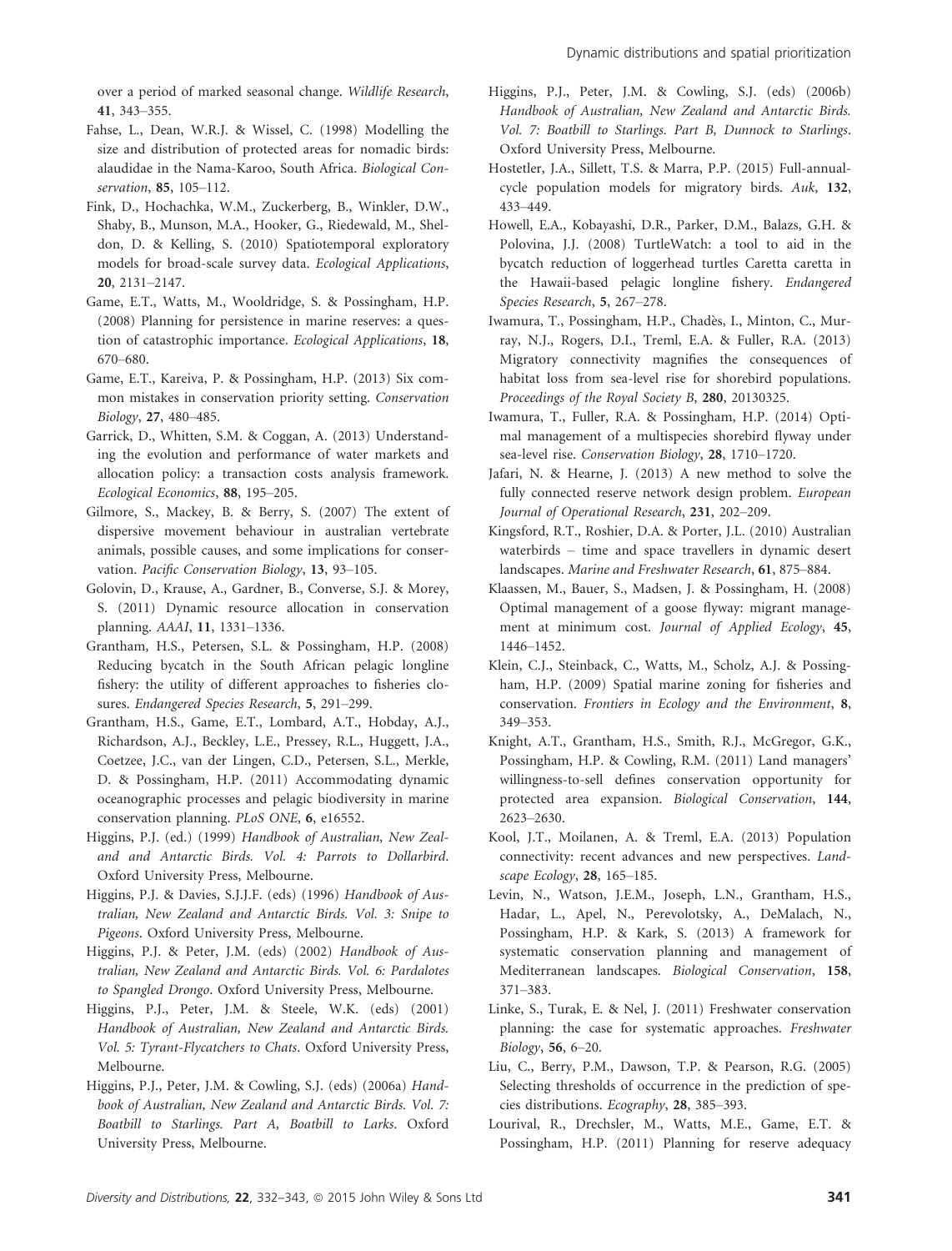in dynamic landscapes; maximizing future representation of vegetation communities under flood disturbance in the Pantanal wetland. Diversity and Distributions, 17, 297–310.

- Mac Nally, R., Ellis, M. & Barrett, G. (2004) Avian biodiversity monitoring in Australian rangelands. Austral Ecology, 29, 93–99.
- Manning, A.D., Lindenmayer, D.B., Barry, S.C. & Nix, H.A. (2007) Large-scale spatial and temporal dynamics of the vulnerable and highly mobile Superb Parrot. Journal of Biogeography, 34, 289–304.
- Marchant, S. & Higgins, P.J. (eds) (1993) Handbook of Australian, New Zealand and Antarctic Birds. Volume 2: Raptors to Lapwings. Oxford University Press, Melbourne.
- Marinoni, O., Navarro Garcia, J., Marvanek, S., Prestwidge, D., Clifford, D. & Laredo, L.A. (2012) Development of a system to produce maps of agricultural profit on a continental scale: an example for Australia. Agricultural Systems, 105, 33–45.
- Martin, T.G., Chadès, I., Arcese, P., Marra, P.P., Possingham, H.P. & Norris, D.R. (2007) Optimal conservation of migratory species. PLoS ONE, 2, e751.
- Martin, T.G., Nally, S., Burbidge, A.A., Arnall, S., Garnett, S.T., Hayward, M.W., Lumsden, L.F., Menkhorst, P., McDonald-Madden, E. & Possingham, H.P. (2012) Acting fast helps avoid extinction. Conservation Letters, 5, 274– 280.
- Minas, J.P., Hearne, J.W. & Martell, D.L. (2014) A spatial optimisation model for multi-period landscape level fuel management to mitigate wildfire impacts. European Journal of Operational Research, 232, 412–422.
- Moilanen, A., Franco, A.M.A., Early, R.I., Fox, R., Wintle, B. & Thomas, C.D. (2005) Prioritizing multiple-use landscapes for conservation: methods for large multi-species planning problems. Proceedings of the Royal Society B, 272, 1885–1891.
- Moilanen, A., Leathwick, J. & Elith, J. (2008) A method for spatial freshwater conservation prioritization. Freshwater Biology, 53, 577–592.
- Moilanen, A., Wilson, K.A. & Possingham, H. (2009a) Spatial conservation prioritization: Quantitative methods and computational tools. Oxford University Press, Oxford.
- Moilanen, A., Possingham, H.P. & Polasky, S. (2009b) A mathematical classification of conservation prioritization problems. Spatial Conservation Prioritization: Quantitative Methods and Computational Tools (ed. by A. Moilanen, K.A. Wilson and H.P. Possingham), pp. 28–41. Oxford University Press, Oxford.
- Mortazavi-Naeini, M., Tarnopolskaya, T. & Bao, C. (2014) Decision regions for natural resource investment under uncertainty. Proceedings of the World Congress on Engineering, 2, 916–921.
- Morton, S.R., Short, J. & Baker, R.D. (1995) Refugia for biological diversity in arid and semi-arid Australia. Biodiversity Series Paper no. 4 Report to the Biodiversity Unit of

the Department of Environment, Sport and Territories Canberra, Australia.

- Murray, J.V., Goldizen, A.W., O'Leary, R.A., McAlpine, C.A., Possingham, H.P. & Choy, S.L. (2009) How useful is expert opinion for predicting the distribution of a species within and beyond the region of expertise? A case study using brush-tailed rock-wallabies Petrogale penicillata. Journal of Applied Ecology, 46, 842–851.
- Naidoo, R., Balmford, A., Ferraro, P.J., Polasky, S., Ricketts, T.H. & Rouget, M. (2006) Integrating economic costs into conservation planning. Trends in Ecology and Evolution, 21, 681–687.
- Nicol, S., Fuller, R.A., Iwamura, T. & Chades, I. (2015) Adapting environmental management to uncertain but inevitable change. Proceedings of the Royal Society B, 282, 20142984. doi:[10.1098/rspb.2014.2984](http://dx.doi.org/10.1098/rspb.2014.2984).
- O'Keefe, C.E. & DeCelles, G.R. (2013) Forming a partnership to avoid bycatch. Fisheries, 38, 434–444.
- Pannell, D.J., Roberts, A.M., Park, G. & Alexander, J. (2013) Improving environmental decisions: a transaction-costs story. Ecological Economics, 88, 244–252.
- Phillips, S.J., Dudık, M., Elith, J., Graham, C.H., Lehmann, A., Leathwick, J. & Ferrier, S. (2009) Sample selection bias and presence-only distribution models: implications for background and pseudo-absence data. Ecological Applications, 19, 181–197.
- Possingham, H.P., Field, S.A. & Possingham, M.L. (2004) Species Richness and abundance of birds in Mt Lofty Ranges stringybark habitat: 1999–2000 survey. South Australian Ornithologist, 34, 153–169.
- Possingham, H.P., Wilson, K.A., Andelman, S. & Vynne, C. (2006) Protected areas: goals, limitations and design. Principles of Conservation Biology (ed. by M.J. Groom, G.K. Meffe and C.R. Carroll), pp. 507–549. Sinauer Associates, Sunderland, Massacheusetts.
- Pouzols, F. & Moilanen, A. (2014) A method for building corridors in spatial conservation prioritization. Landscape Ecology, 29, 789–801.
- Reid, J. & Fleming, M. (1992) The conservation status of birds in arid Australia. The Rangeland Journal, 14, 65–91.
- Reyers, B., O'Farrell, P.J., Nel, J.L. & Wilson, K. (2012) Expanding the conservation toolbox: conservation planning of multifunctional landscapes. Landscape Ecology, 27, 1121– 1134.
- Rodrigues, A.S., Akcakaya, H.R., Andelman, S.J., Bakarr, M.I., Boitani, L., Brooks, T.M., Chanson, J.S., Fishpool, L.D., Da Fonseca, G.A. & Gaston, K.J. (2004) Global gap analysis: priority regions for expanding the global protected-area network. BioScience, 54, 1092–1100.
- Runge, C.A., Martin, T.G., Possingham, H.P., Willis, S.G. & Fuller, R.A. (2014) Conserving mobile species. Frontiers in Ecology and the Environment, 12, 395–402.
- Runge, C.A., Tulloch, A., Hammill, E., Possingham, H.P. & Fuller, R.A. (2015) Geographic range size and extinction